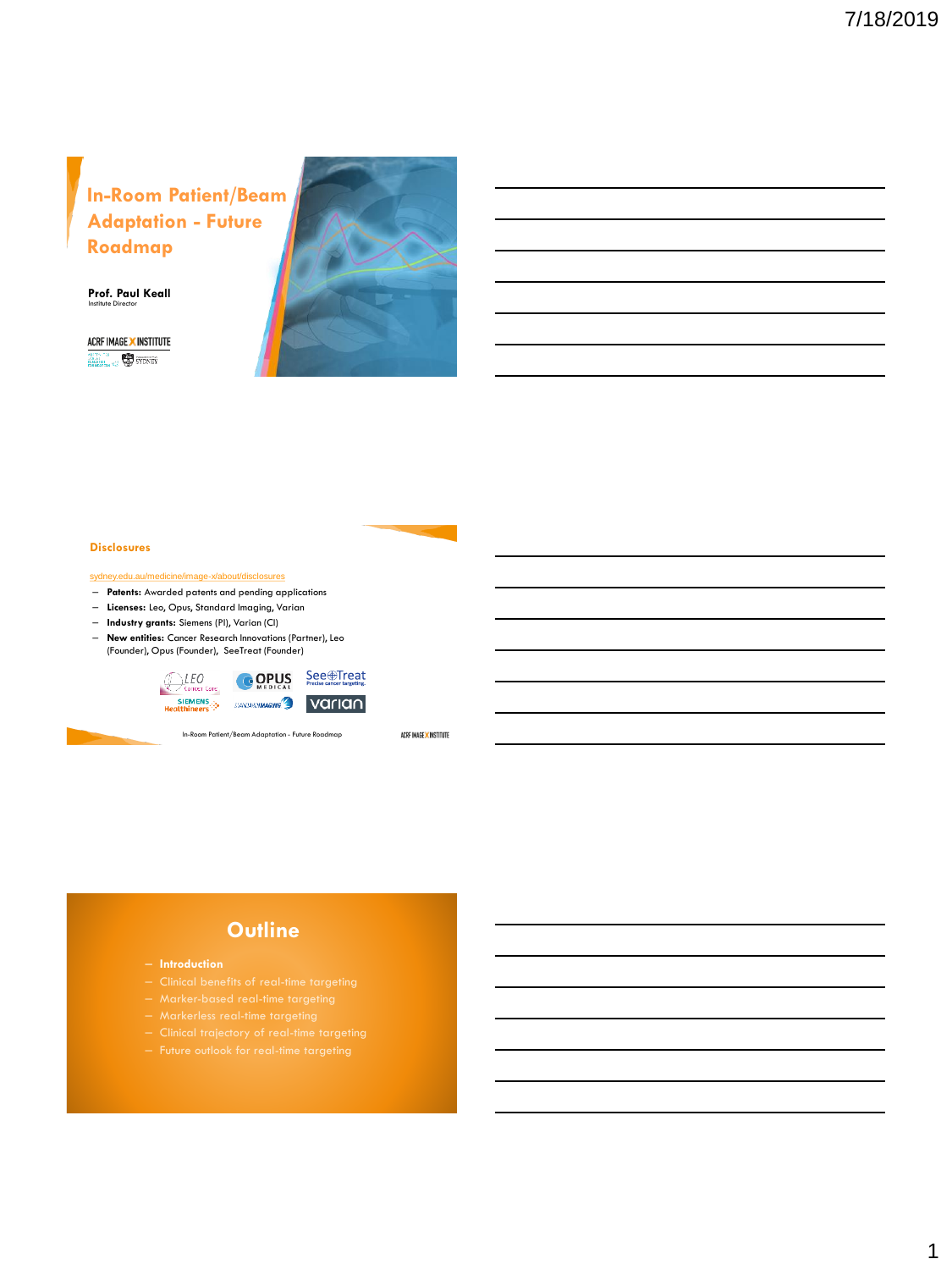### **Why is better technology needed?**



ACRF IMAGE X INSTITUTE

### **Ideal Technology for Targeting Internal Anatomy in Real-Time during Radiotherapy**

– Volumetric

– Low latency

- High spatial resolution delivery system
- High temporal resolution – Non-invasive – No imaging dose
- High fidelity
	- Can optimize and

– No interference with

- Can transfer planning contour & dose compute dose on – Reduces treatment time
	- information to & from
		- Cheap with low operational costs – …
- High contrast

In-Room Patient/Beam Adaptation - Future Roadmap

#### ACRF IMAGE X INSTITUTE

#### **Technologies for Real-Time Internal Anatomy Targeting**

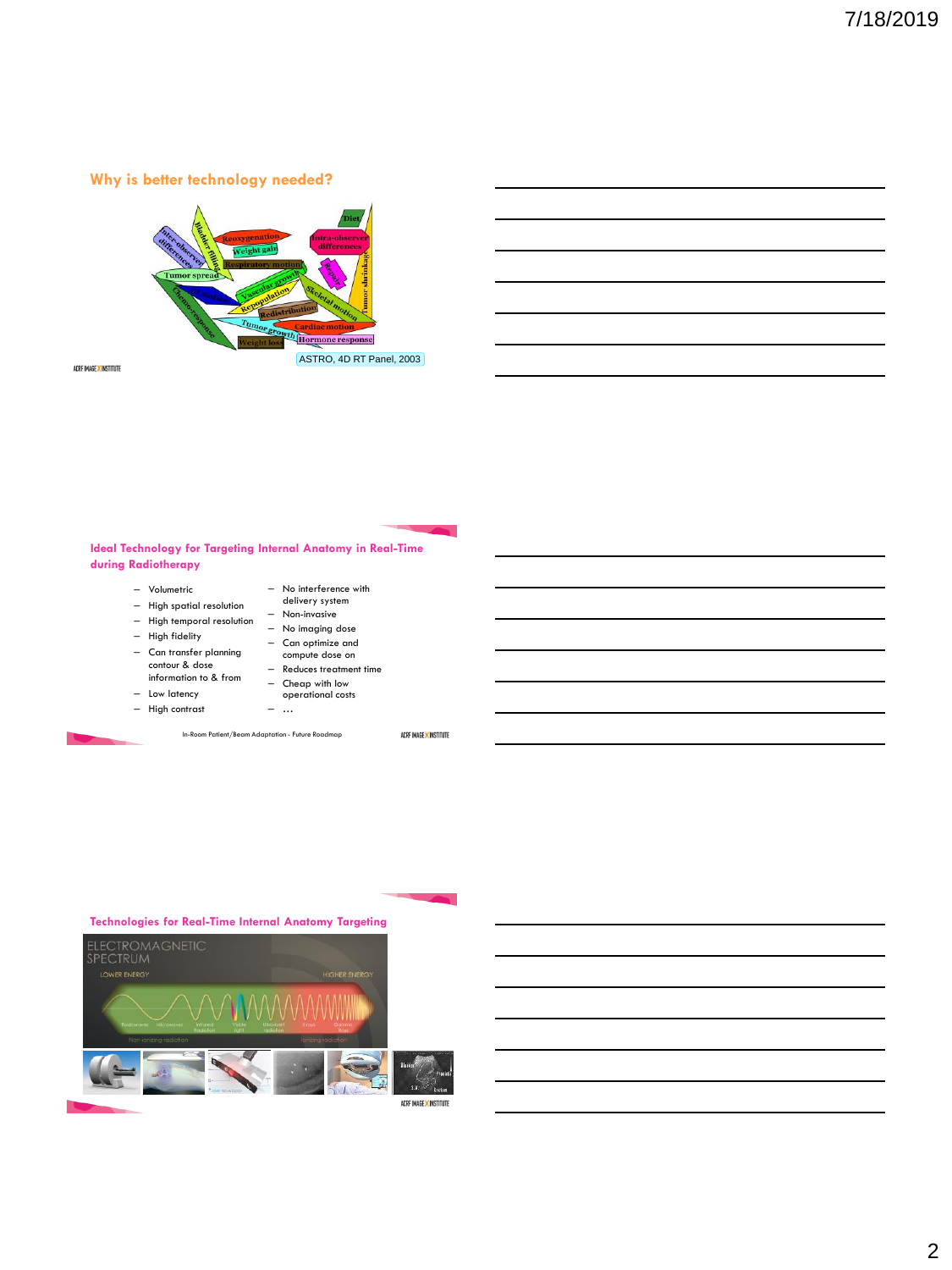#### **Targeting Internal Anatomy in Real-Time during Radiotherapy The Pioneers in 1998**

Real-time tumour-tracking Text Petric Correct Petroching<br>
Harbor Shvata, Shinkhi Shimizu, Tadashi Asil 17, 1999<br>
Hiroki Shvata, Shinkhi Shimizu, Tadashi Shimizu,<br>Takeshi Nishioka, Kazuo Miyasaka

- Real-time fluoro imaging of gold markers with gating Markers inserted into/near the tumour in 10 patients
- No complications or local relapses within a 6 month
- follow-up
- *"A real-time tumour-tracking system can improve the accuracy of radiotherapy and reduce the volume of normal tissue irradiated"*
- 2014 applied technology to proton therapy



In-Room Patient/Beam Adaptation - Future Roadmap

Courtesy Prof Hiroki Shirato ACRF IMAGE X INSTITUTE

Linac

 $X$ -ray Detector

X-ray tube

### **Outline**

- 
- **Clinical benefits of real-time targeting**
- 
- 
- 
- 

### **Tumor motion varies from breath to breath and day to day**



www.addata marka sana ARA. AAA.  $\widehat{E}$ Day 2 -A mmmmmmmm 100 120 80 140 Shah IJROBP 2013

In-Room Patient/Beam Adaptation - Future Roadmap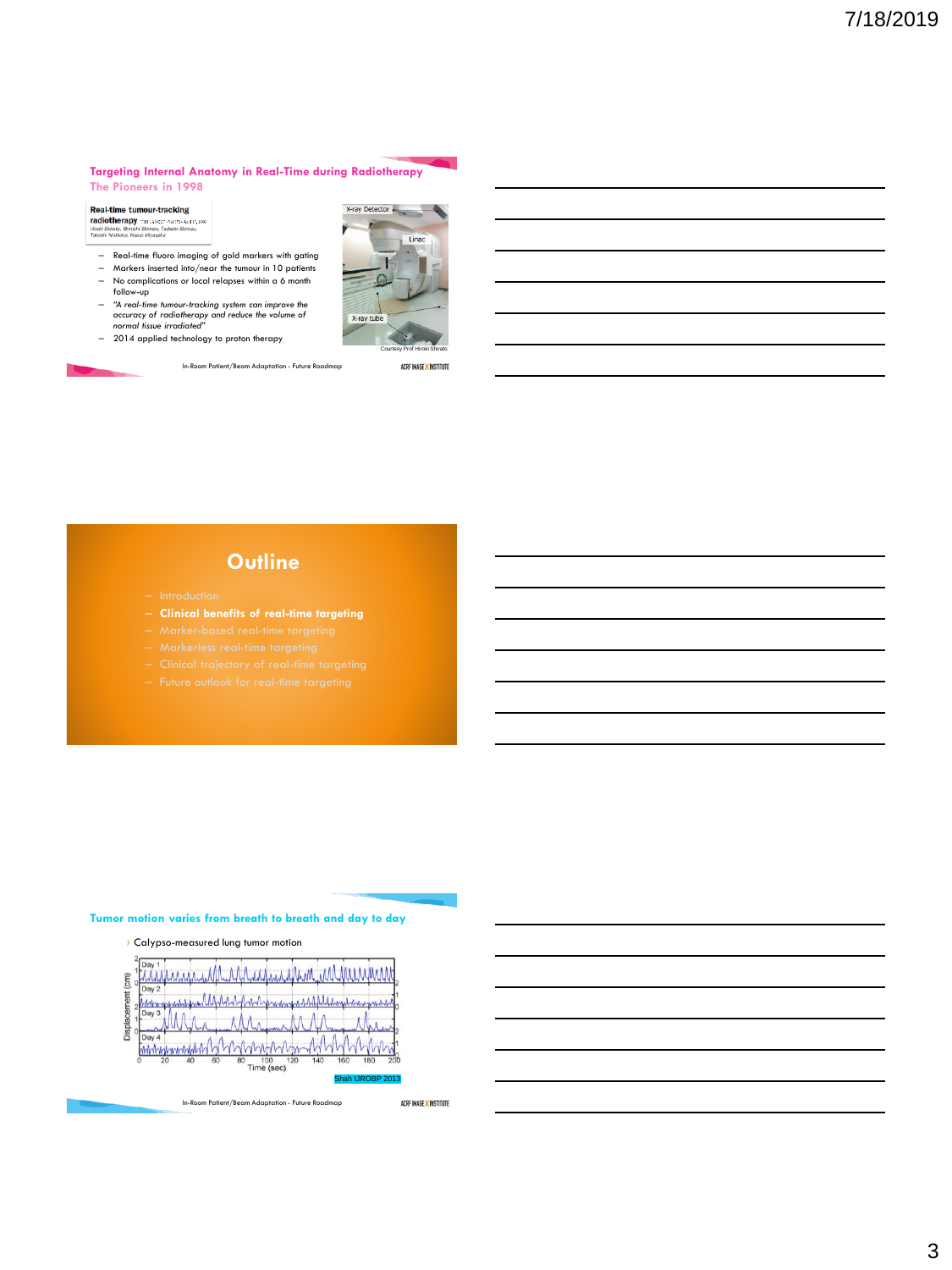### **With real-time internal anatomy targeting planned dose is less & planned dose is closer to delivered dose**



#### sy Vincent Caillet, Jeremy Booth

ACRF IMAGE X INSTITUTE In-Room Patient/Beam Adaptation - Future Roadmap

### **With real-time internal anatomy targeting planned dose is closer to delivered dose**



In-Room Patient/Beam Adaptation - Future Roadmap

ACRF IMAGE X INSTITUTE

- 
- 
- **Marker-based real-time targeting**
- 
- 
-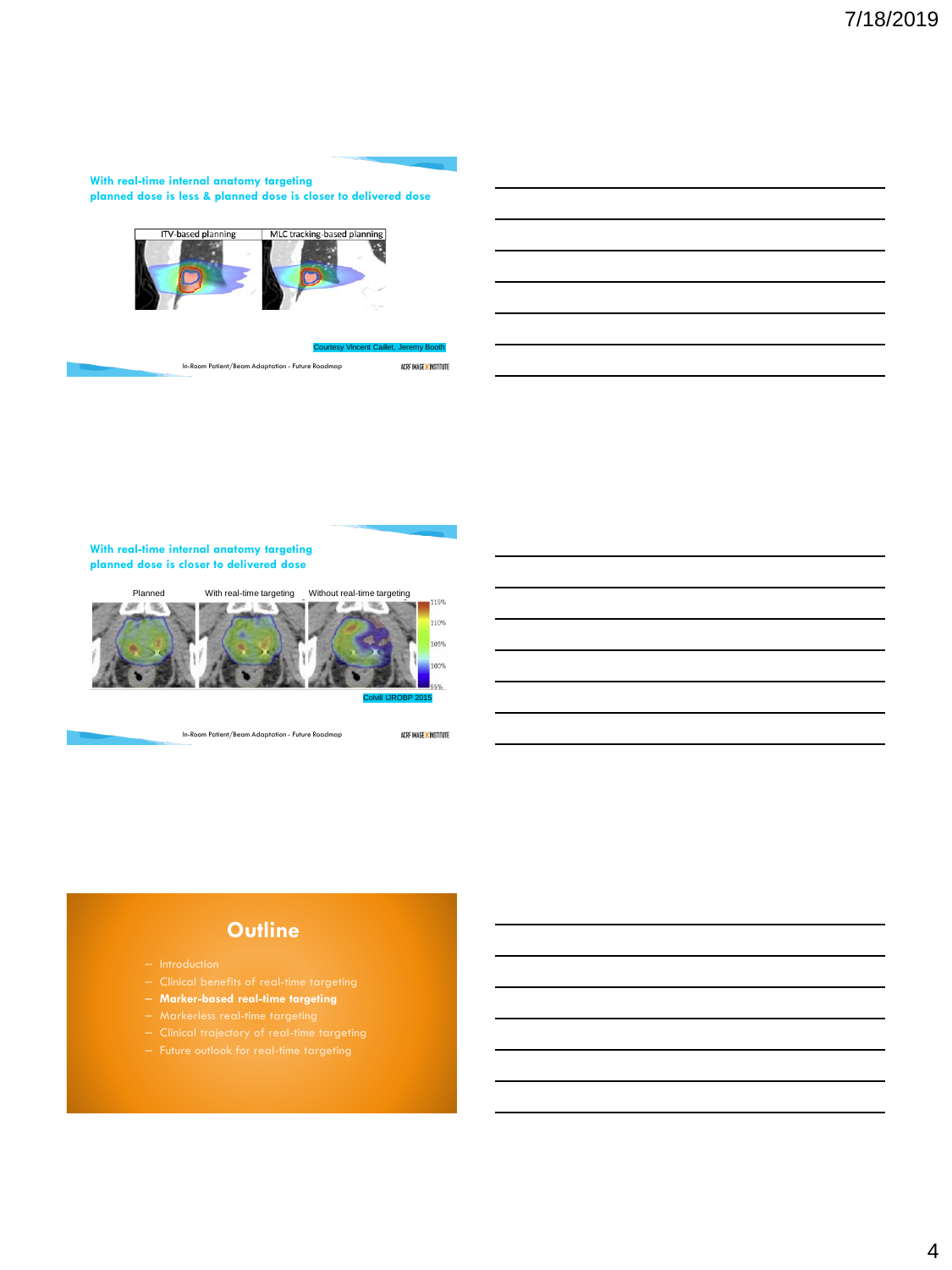



- Increased time to treatment
- Radiation dose

– Marker \$

- Mis-targeting if migration
- Variable marker-target motion

In-Room Patient/Beam Adaptation - Future Roadmap

ACRF IMAGE X INSTITUTE

- 
- 
- 
- **Markerless real-time targeting**
- 
-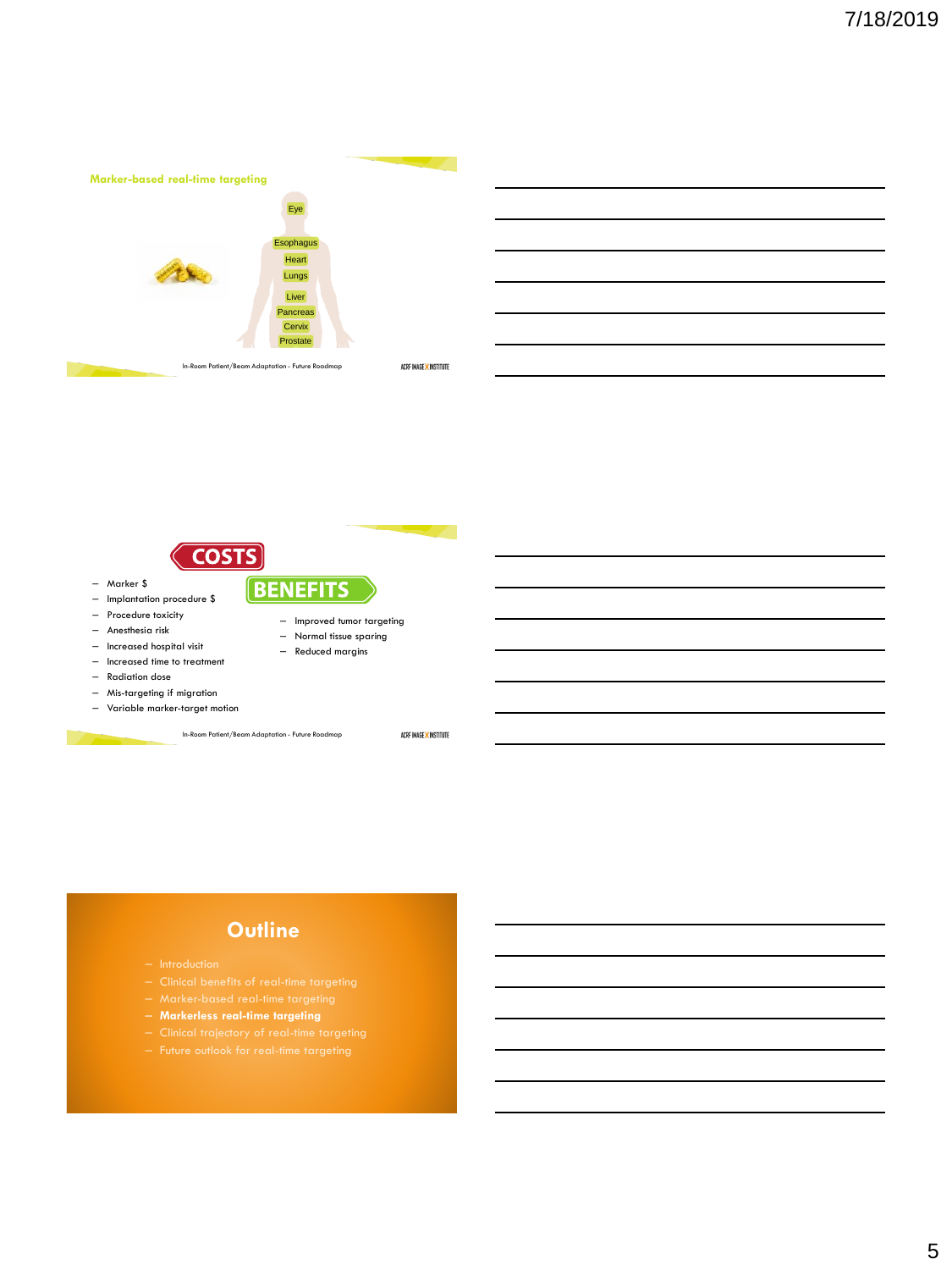#### **Markerless Tracking Clinical Implementation: CyberKnife Xsight Lung**

- Tumor >15 mm diameter
- In lung periphery
- X-ray images not completely obstructed by spine
- Spine subtraction x-ray processing
- Block matching search
- Internal/external correlation model

#### Xsight Lung Tracking System: A Fiducial-Less Method **for Respiratory Motion Tracking**

.<br>Dobushlan Fu, Robert Kahn, Bai Wang, Hobewu Wang, Zhipine Mu,<br>Jong Park, Gopinath Kuduvalli, and Calvin R. Maurer, Jr.





ACRF IMAGE X INSTITUTE

#### **Markerless Tracking Clinical Implementation: Carbon ion therapy**







– 10 lung and liver patients treated with markerless tumor tracking-driven gated carbon ion therapy







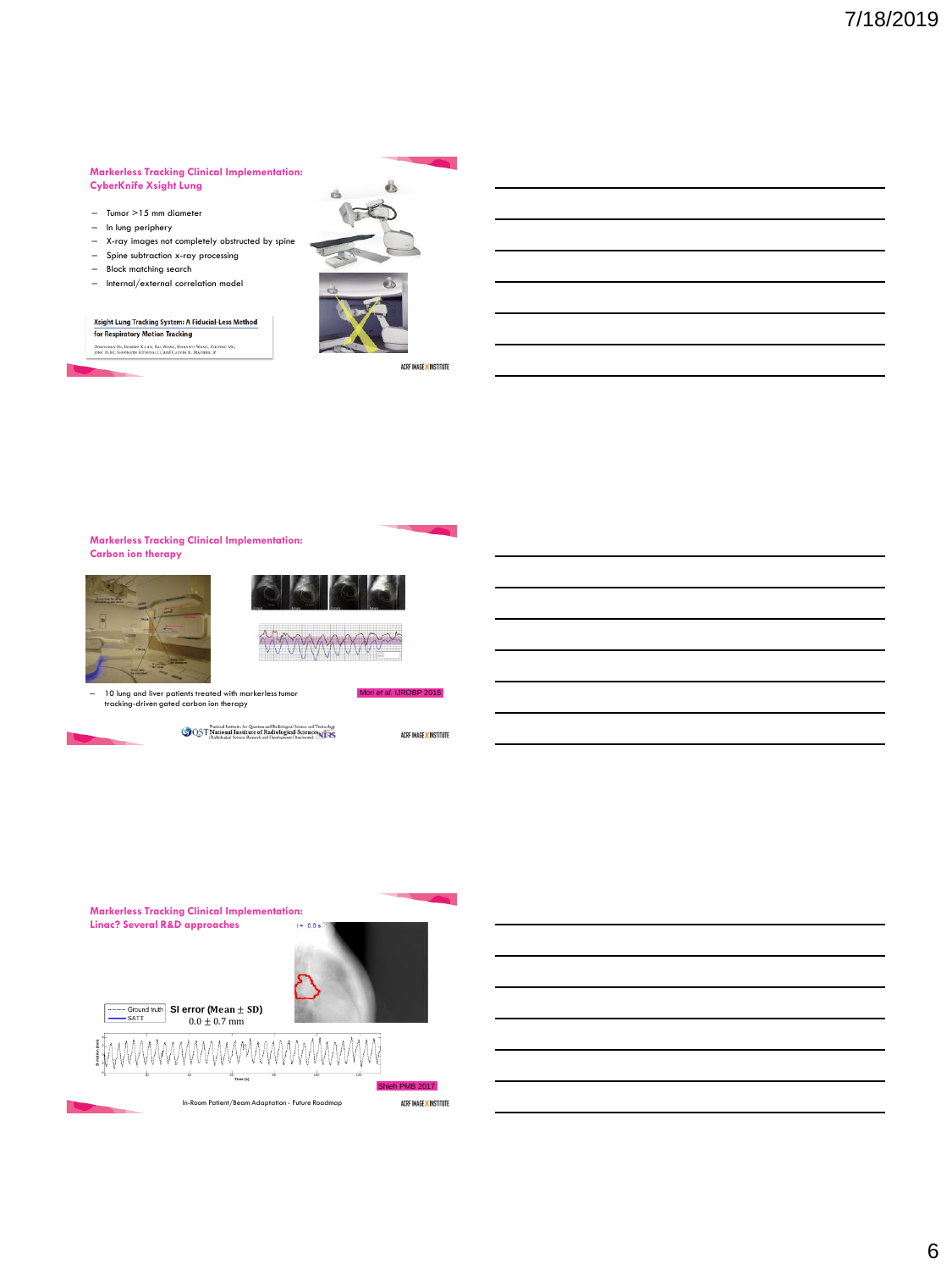### **MRI-guidance**





In-Room Patient/Beam Adaptation - Future Roadmap

ACRF IMAGE X INSTITUTE

# **Outline**

- 
- 
- 
- 
- **Clinical trajectory of real-time targeting**
- 

### **Clinical trajectory**













In-Room Patient/Beam Adaptation - Future Roadmap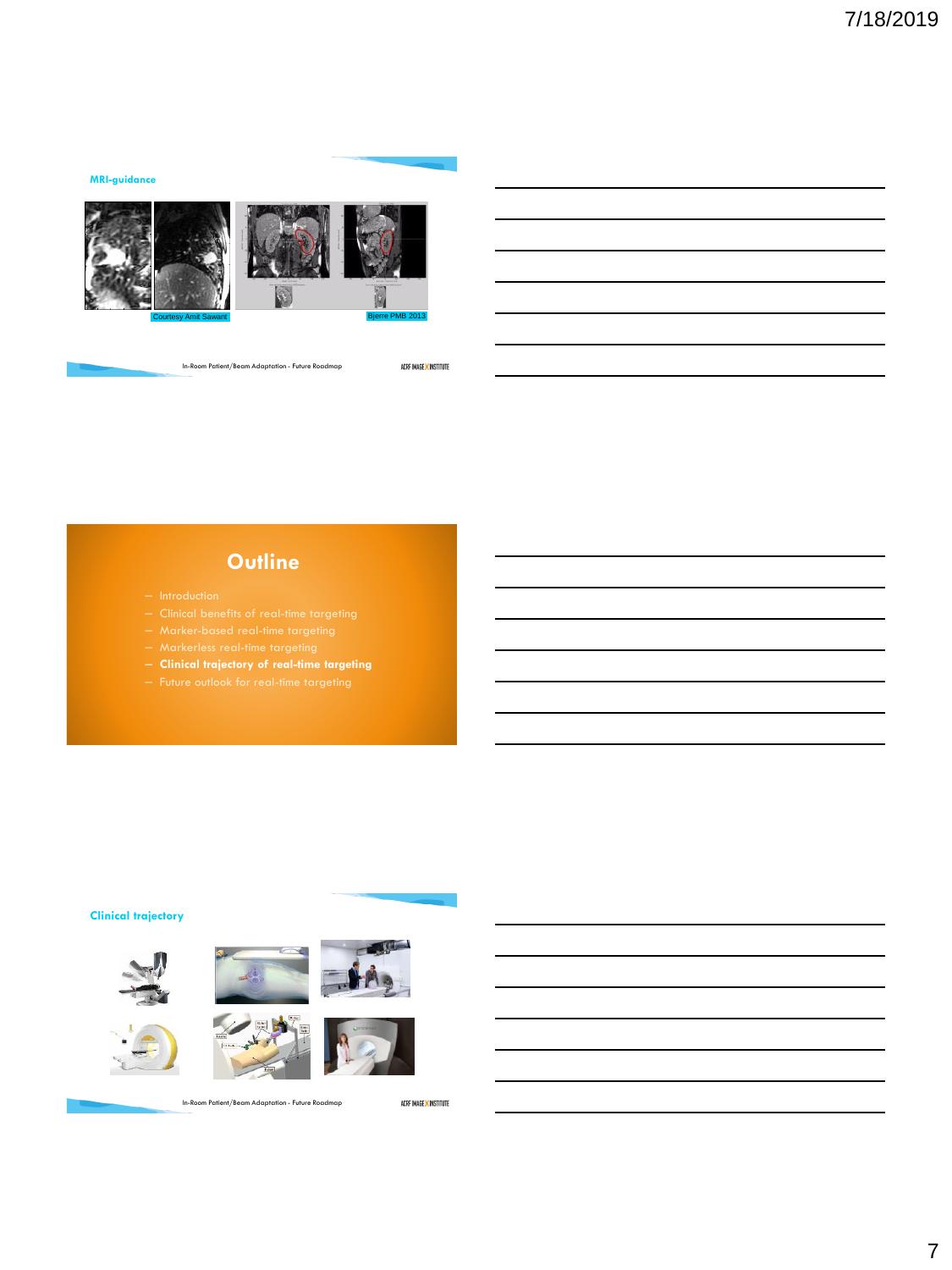

ACRF IMAGE <mark>X</mark> INSTITUTE In-Room Patient/Beam Adaptation - Future Roadmap





# **Can we locate targets with sub-mm accuracy in real**



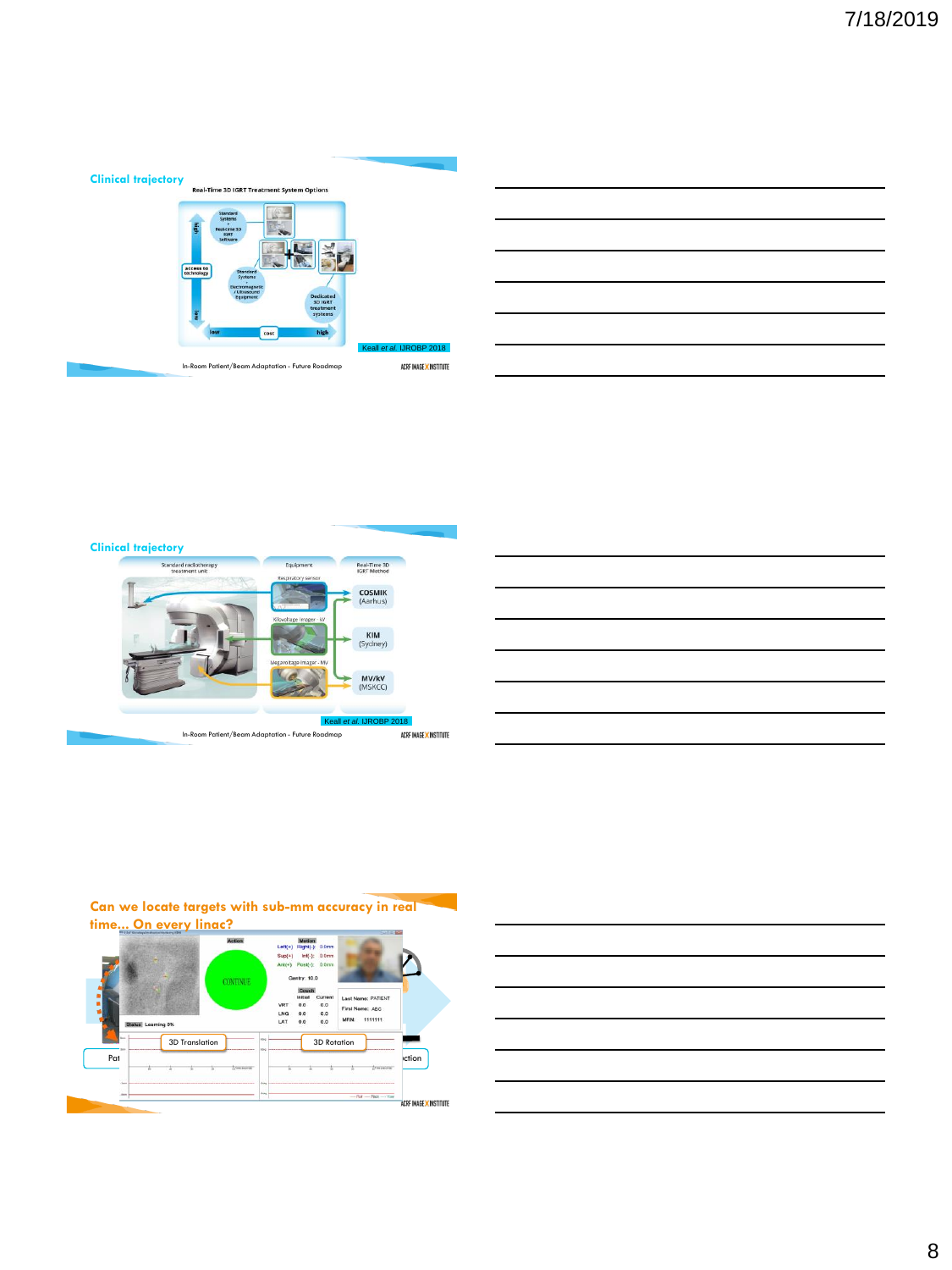



ACRF IMAGE X INSTITUTE





- 
- 
- 
- 
- 
- **Future outlook for real-time targeting**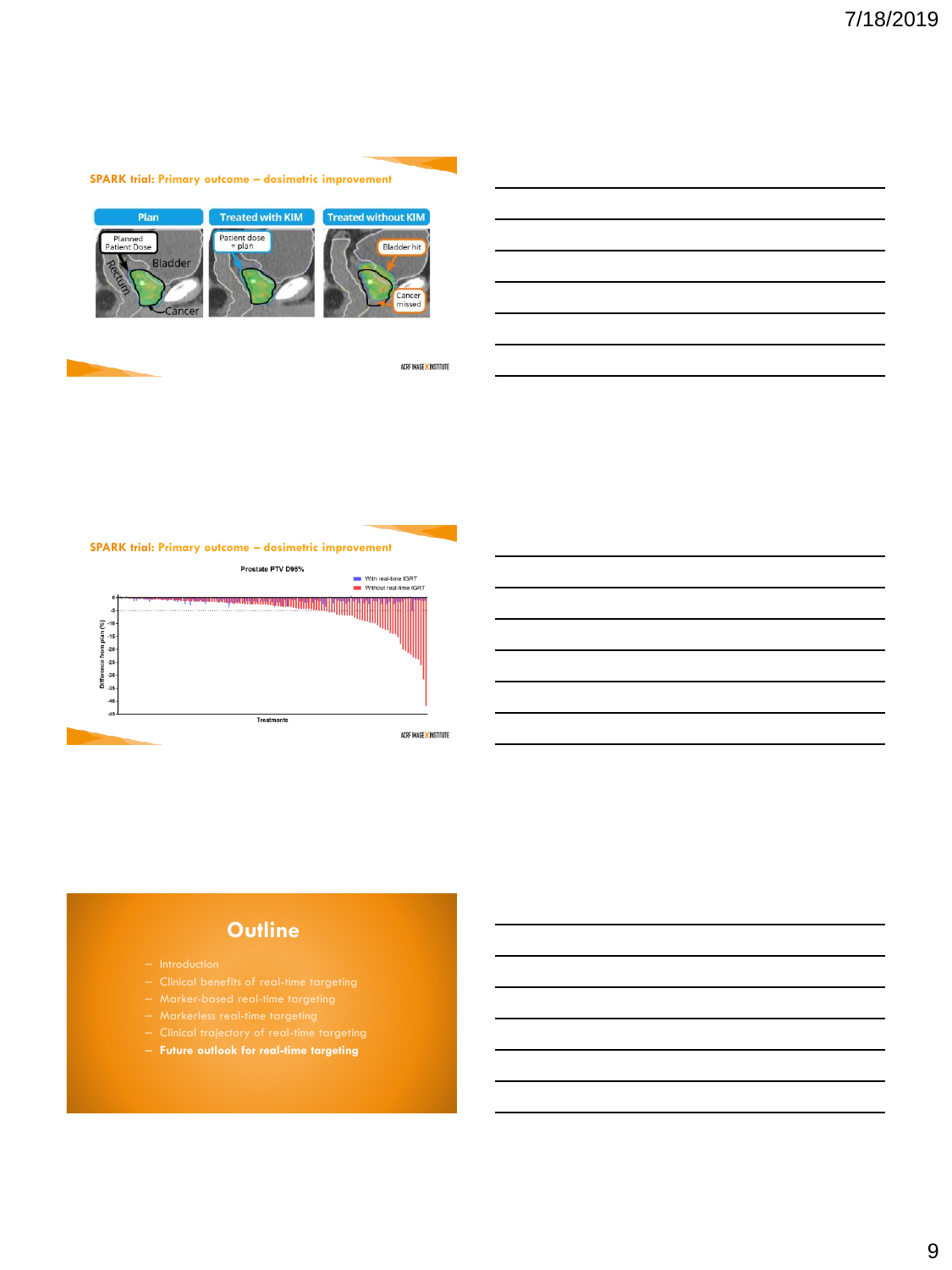**What do these two things have in common?**





ACRF IMAGE X INSTITUTE

**They're both being revolutionized by AI**





ACRF IMAGE <mark>X</mark> INSTITUTE

**They're both getting safer.** 



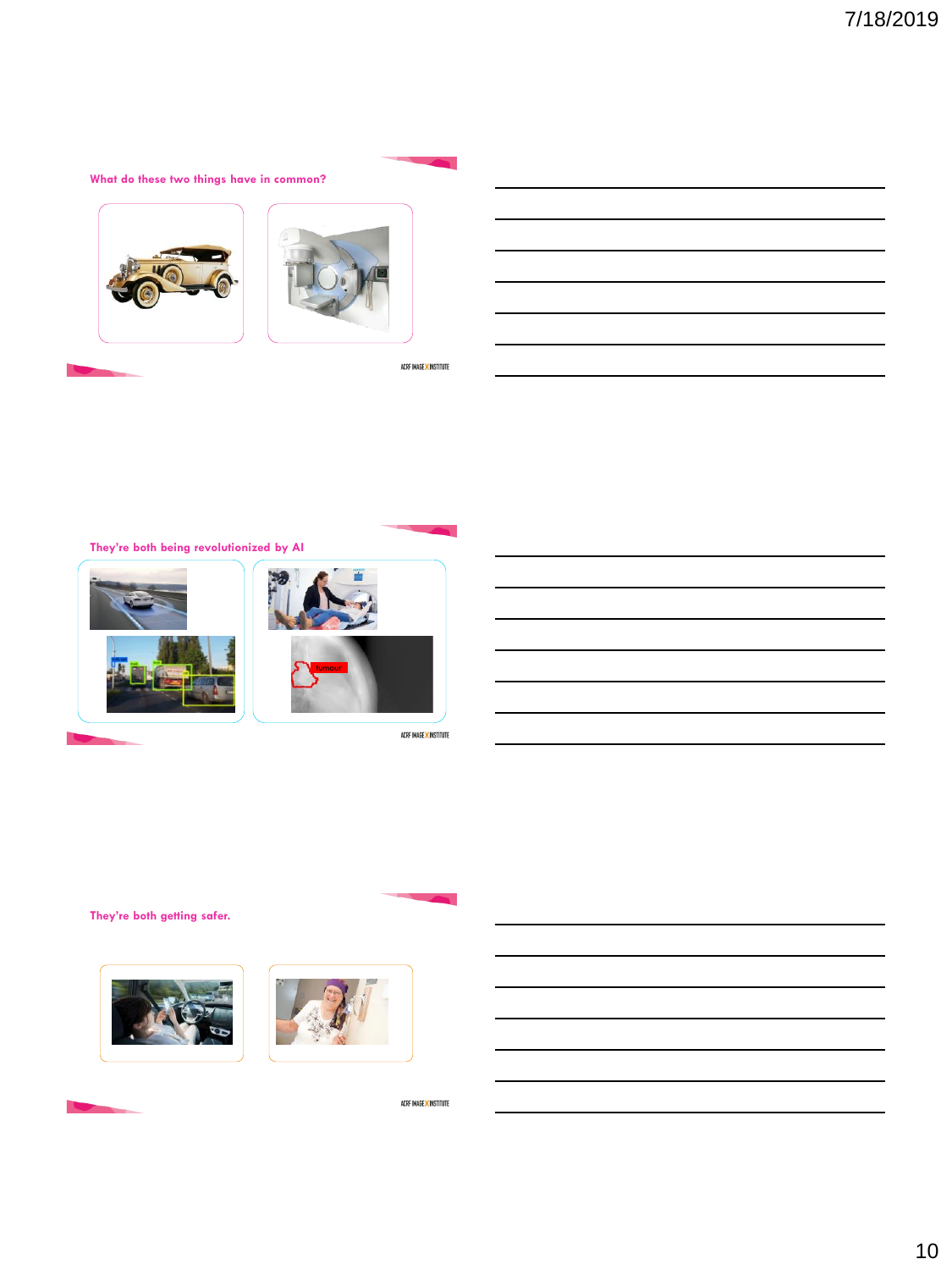| They use a fundamental cognitive process |                   |  |                        |  |
|------------------------------------------|-------------------|--|------------------------|--|
|                                          | See > Think > Act |  |                        |  |
|                                          |                   |  |                        |  |
|                                          |                   |  |                        |  |
|                                          |                   |  |                        |  |
|                                          |                   |  |                        |  |
|                                          |                   |  | ACRF IMAGE X INSTITUTE |  |
|                                          |                   |  |                        |  |
|                                          |                   |  |                        |  |

**They use a fundamental cognitive process**





ACRF IMAGE X INSTITUTE

**They use a fundamental cognitive process**